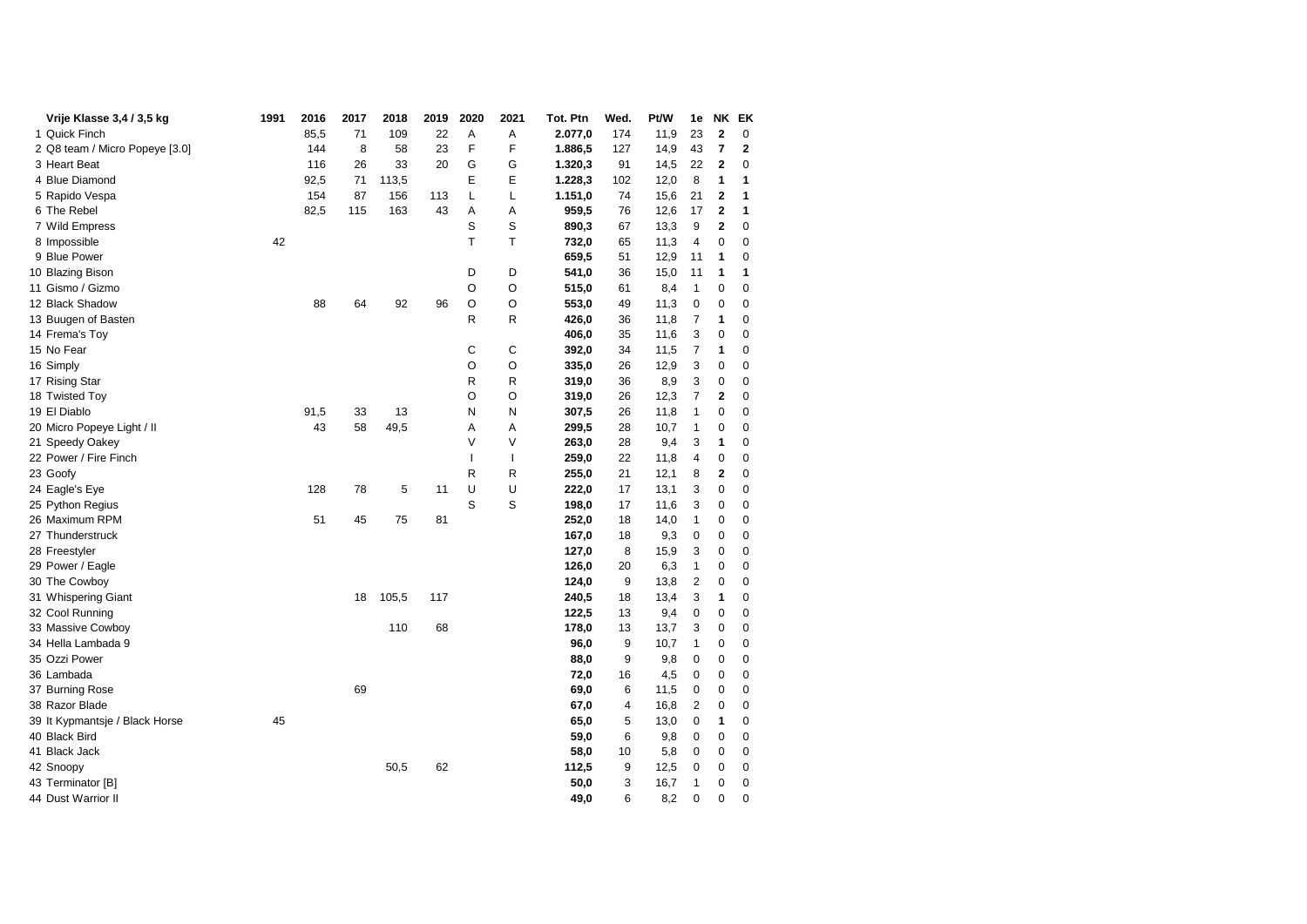| 45 Stormbringer            |    |     |     |     |     |        |              | 45,0    | 6   | 7,5  | 0              | $\mathbf 0$ | 0           |
|----------------------------|----|-----|-----|-----|-----|--------|--------------|---------|-----|------|----------------|-------------|-------------|
| 46 Cow & Chicken           |    |     |     |     |     |        |              | 43,0    | 6   | 7,2  | 0              | $\mathbf 0$ | $\mathbf 0$ |
| 47 Kiek Uut                |    |     |     |     |     |        |              | 42,0    | 4   | 10,5 | 0              | 0           | 0           |
| 48 Judge                   |    |     |     |     |     |        |              | 38,0    | 3   | 12,7 | 0              | 0           | 0           |
| 49 Black Secret            |    |     |     |     |     |        |              | 34,0    | 4   | 8,5  | 0              | 0           | 0           |
| 50 Dust Warrior            |    |     |     |     |     |        |              | 33,0    | 4   | 8,3  | 0              | 0           | 0           |
| 51 Snail's Pace            |    |     |     |     |     |        |              | 31,0    | 5   | 6,2  | 0              | 0           | 0           |
| 52 Little Money            |    |     |     |     |     |        |              | 27,0    | 3   | 9,0  | 0              | 0           | $\mathbf 0$ |
| 53 Mr. Dynamite            |    |     |     |     |     |        |              | 22,0    | 2   | 11,0 | 0              | 0           | $\mathbf 0$ |
| 54 Insane                  |    |     |     |     |     |        |              | 20,0    | 1   | 20,0 | 0              | 0           | 0           |
| 55 Rex [TWD]               | 20 |     |     |     |     |        |              | 20,0    | 1   | 20,0 | 1              | 0           | 0           |
| 56 Double Trouble          |    |     |     |     |     |        |              | 10,0    | 1   | 10,0 | 0              | 0           | 0           |
| 57 Fire Finch I            |    |     |     |     |     |        |              | 8,0     | 1   | 8,0  | 0              | 0           | 0           |
| 58 Drietbule               |    |     | 7   |     |     |        |              | 7,0     | 1   | 7,0  | 0              | 0           | 0           |
| 59 Local Hero              |    |     |     |     |     |        |              | 2,0     | 1   | 2,0  | 0              | 0           | $\mathbf 0$ |
| 60 Now En                  |    |     |     |     |     |        |              | 2,0     | 1   | 2,0  | 0              | $\mathbf 0$ | $\mathbf 0$ |
|                            |    |     |     |     |     |        |              |         |     |      |                |             |             |
| Superstock 3,4 / 3,5 kg    |    |     |     |     |     |        |              |         |     |      |                |             |             |
| 1 Flyin ' Dust             |    | 75  | 24  |     | 105 | Α      | Α            | 1.850,0 | 132 | 14,0 | 23             | 2           | 0           |
| 2 Heart of the Eagle       |    |     |     |     |     | F      | F            | 1.583,0 | 104 | 15,2 | 39             | 5           | 1           |
| 3 Wimpy                    |    | 122 | 117 | 94  | 116 | G      | G            | 1.329,0 | 79  | 16,8 | 38             | 6           | 1           |
| 4 Hurricane                |    | 141 | 86  |     |     | Ε      | E            | 1.114,5 | 87  | 12,8 | 12             | 0           | 1           |
| 5 Maximum Risk             |    | 142 | 96  | 13  | 11  | L      | L            | 1.098,0 | 70  | 15,7 | 19             | 1           | 0           |
| 6 Superiore Force          |    |     |     |     |     | Α      | Α            | 693,0   | 57  | 12,2 | 9              | 1           | 0           |
| 7 Red One                  |    |     |     |     |     | S      | S            | 645,0   | 45  | 14,3 | 12             | 3           | 0           |
| 8 Bits 'n Pieces           |    |     |     |     |     | T      | Т            | 631,0   | 41  | 15,4 | 14             | 0           | 0           |
| 9 Dust Warrior             |    | 151 | 80  | 116 |     |        |              | 498,0   | 35  | 14,2 | 3              | 1           | 0           |
| 10 Top Secret              |    |     |     |     |     | D      | D            | 456,0   | 31  | 14,7 | 8              | 2           | 0           |
| 11 Slowride                |    |     |     |     |     | O      | O            | 394,0   | 25  | 15,8 | 9              | 1           | 0           |
| 12 Die Hard II / Vengeance |    |     |     |     |     | O      | O            | 378,0   | 27  | 14,0 | $\overline{2}$ | 0           | 0           |
| 13 Interaction             |    | 92  | 100 | 165 | 121 | R      | R            | 478,0   | 28  | 17,1 | 15             | 2           | $\mathbf 0$ |
| 14 Wild Thing              |    |     |     |     |     |        |              | 336,0   | 23  | 14,6 | 6              | 1           | 0           |
| 15 Deer Hunter             |    |     |     |     |     | С      | С            | 335,5   | 30  | 11,2 | 3              | 0           | 0           |
| 16 The Special             |    |     |     |     |     | O      | Ο            | 323,0   | 27  | 12,0 | 5              | 1           | 0           |
| 17 TZN                     |    |     |     |     |     | R      | R            | 282,0   | 22  | 12,8 | 3              | 0           | 0           |
| 18 Underdog                |    |     |     |     |     | O      | Ο            | 228,0   | 18  | 12,7 | 3              | 0           | 0           |
| 19 The Pirate              |    |     |     |     |     | N      | N            | 191,0   | 12  | 15,9 | 5              | 0           | 0           |
| 20 Work Horse              |    |     |     |     |     | A      | Α            | 157,0   | 10  | 15,7 | $\overline{2}$ | 0           | 0           |
| 21 lessel Diesel           |    |     |     | 150 | 94  | $\vee$ | ٧            | 244,0   | 16  | 15,3 | 3              | 0           | 0           |
| 22 Red Alert               |    |     |     |     |     | T      | $\mathbf{I}$ | 116,0   | 8   | 14,5 | 3              | 1           | 0           |
| 23 Hurrie                  |    |     |     |     |     | R      | R            | 104,0   | 10  | 10,4 | 0              | 0           | 0           |
| 24 Hot Stuff               |    |     |     |     |     | U      | U            | 83,0    | 5   | 16,6 | 2              | 1           | 0           |
| 25 Silver Bullet           |    |     |     |     |     | S      | S            | 83,0    | 5   | 16,6 | 2              | 1           | 0           |
| 26 All or Nothing          |    |     |     | 49  | 116 |        |              | 165,0   | 10  | 16,5 | 1              | 0           | 0           |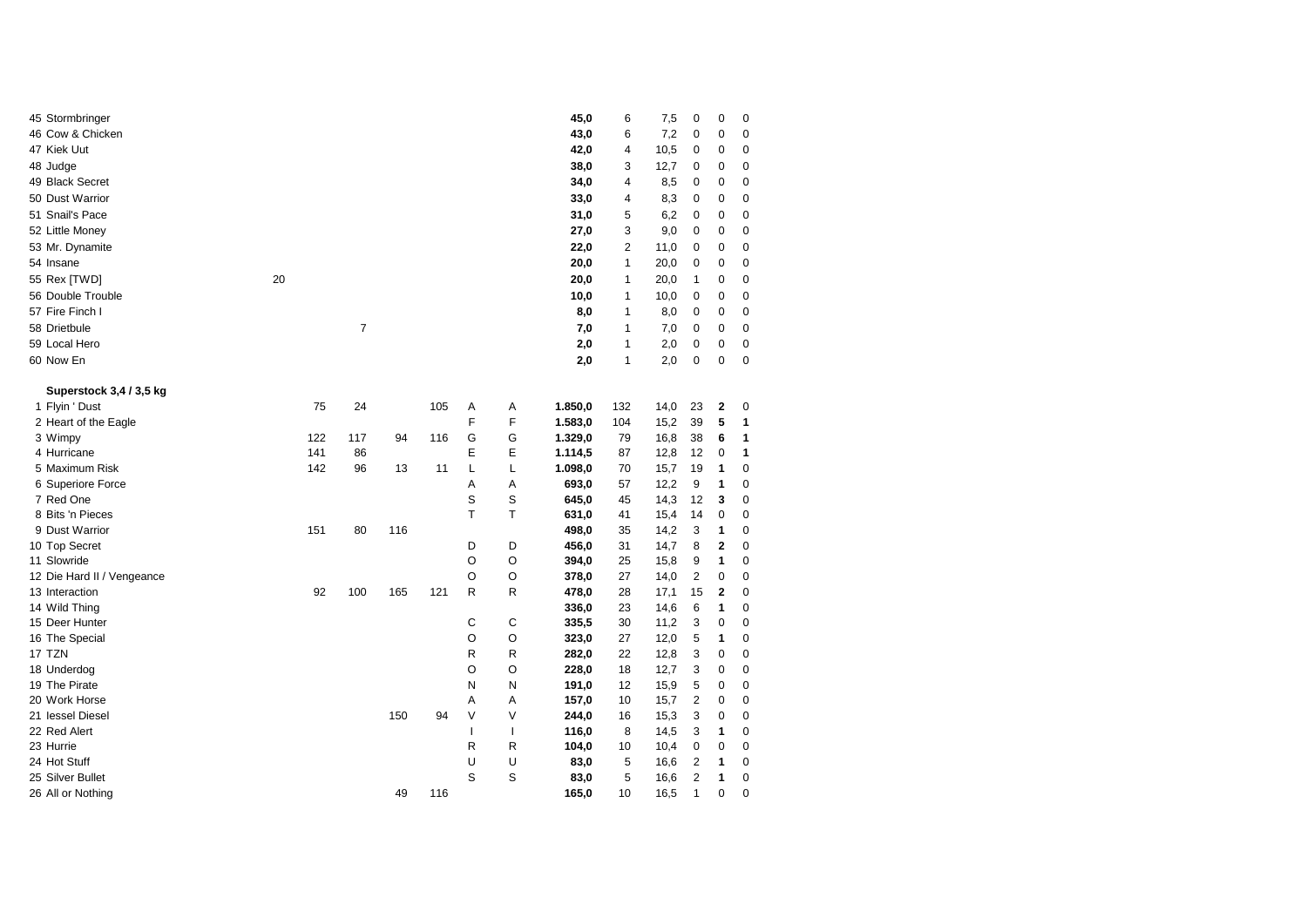| 27 Renosaurus                  |    |       |      |      |     |              |   | 14,0    | 2              | 7,0  | 0              | 0              | 0           |
|--------------------------------|----|-------|------|------|-----|--------------|---|---------|----------------|------|----------------|----------------|-------------|
| 28 Jackass                     |    |       |      |      |     |              |   | 9,0     | 1              | 9,0  | $\mathbf 0$    | 0              | $\mathbf 0$ |
| 29 Maximum Torque              |    |       |      |      | 60  |              |   | 60,0    | 5              | 12,0 | $\mathbf 0$    | 0              | $\mathbf 0$ |
| 30 Ford 8100                   |    |       |      |      | 54  |              |   | 54,0    | 5              | 10,8 | 0              | 0              | $\mathbf 0$ |
| <b>Two Wheel Drive</b>         |    |       |      |      |     |              |   |         |                |      |                |                |             |
| 1 The Italian Job              |    | 156,5 | 99   | 157  | 124 | Α            | Α | 1.650,0 | 99             | 16,7 | 44             | 4              | 6           |
| 2 Killerbee                    |    | 137   | 76,5 |      |     | F            | F | 1.441,0 | 100            | 14,4 | 17             | 2              | 0           |
| 3 Olijfje                      |    |       | 54   | 96   |     | G            | G | 1.224,0 | 85             | 14,4 | 18             | 1              | 1           |
| 4 Dragon Lady / Wild Willy's   |    |       |      |      |     | Е            | E | 1.088,0 | 77             | 14,1 | 20             | 4              | $\mathbf 0$ |
| 5 Bad Attitude                 |    |       |      |      |     | L            | L | 873,5   | 57             | 15,3 | 19             | $\overline{2}$ | 1           |
| 6 Golden Bullit                |    | 153,5 | 75,5 |      |     | A            | A | 798,0   | 50             | 16,0 | 15             | 1              | $\mathbf 0$ |
| 7 Summit / Blue Summit         |    | 124,5 | 53   |      |     | S            | S | 644,5   | 49             | 13,2 | $\overline{2}$ | 0              | 1           |
| 8 Flat Beat                    |    |       |      |      |     | T            | T | 562,0   | 41             | 13,7 | $\overline{7}$ | 1              | 0           |
| 9 El Nino                      |    |       |      |      |     |              |   | 484,0   | 27             | 17,9 | 18             | 3              | $\mathbf 0$ |
| 10 A je to                     |    | 111   | 67   | 110  | 103 | D            | D | 557,5   | 45             | 12,4 | $\mathbf 0$    | 0              | 0           |
| 11 Flying Busker               |    |       |      |      |     | O            | O | 436,0   | 25             | 17,4 | $\overline{2}$ | 0              | 0           |
| 12 The Killer                  |    |       |      |      |     | O            | O | 425,0   | 28             | 15,2 | 9              | 1              | $\mathbf 0$ |
| 13 Pink Panther                |    |       |      |      |     | R            | R | 338,0   | 19             | 17,8 | 12             | 1              | $\mathbf 0$ |
| 14 Rex / Miss Liberty          |    |       |      |      |     |              |   | 325,0   | 25             | 13,0 | 5              | 1              | 0           |
| 15 Hammer / Rampage            |    |       |      |      |     | С            | С | 316,0   | 19             | 16,6 | 7              | 2              | 0           |
| 16 Black Thunder               |    |       |      |      |     | O            | O | 309,0   | 25             | 12,4 | 2              | 0              | $\mathbf 0$ |
| 17 Sledge Hammer               |    | 86,5  | 111  | 105  | 62  | R            | R | 364,5   | 25             | 14,6 | 5              | 1              | 0           |
| 18 Wicked Attraction           |    | 49    | 45   | 118  | 37  | O            | O | 328,5   | 30             | 11,0 | 0              | 0              | $\mathbf 0$ |
| 19 Bad Habit                   |    |       | 87   | 167  | 133 | N            | N | 387,0   | 22             | 17,6 | 11             | $\overline{2}$ | $\mathbf 0$ |
| 20 Crazy Dazy                  |    |       |      |      |     | Α            | Α | 238,0   | 20             | 11,9 | 1              | 0              | $\mathbf 0$ |
| 21 Concious Deception          |    |       |      |      |     | V            | V | 187,0   | 13             | 14,4 | 5              | 1              | 0           |
| 22 Lawless Rebel               |    |       |      |      |     | $\mathbf{I}$ | T | 186,0   | 12             | 15,5 | 3              | 0              | 0           |
| 23 Bliksem McQueen             |    |       |      |      |     | R            | R | 162,0   | 11             | 14,7 | 3              | 1              | $\mathbf 0$ |
| 24 the Giant Firestone         |    | 48    | 48   | 59   | 23  | U            | U | 178,0   | 16             | 11,1 | 0              | 0              | 0           |
| 25 Aces High                   |    |       |      |      |     | S            | S | 130,5   | 9              | 14,5 | $\overline{2}$ | 0              | 1           |
| 26 Blue Lightning              |    |       |      |      |     |              |   | 127,0   | 9              | 14,1 | 2              | 0              | $\mathbf 0$ |
| 27 Underdog                    |    |       |      | 83   | 60  |              |   | 143,0   | 13             | 11,0 | 0              | 0              | 0           |
| 28 Predator                    |    |       |      |      |     |              |   | 81,0    | 8              | 10,1 | 0              | 0              | 0           |
| 29 Black Magic                 |    |       |      |      |     |              |   | 73,0    | 6              | 12,2 | 0              | 0              | 0           |
| 30 Commander                   |    |       |      |      |     |              |   | 27,0    | 2              | 13,5 | 0              | 0              | 0           |
| 31 Stormbringer                |    |       |      |      |     |              |   | 24,0    | $\overline{2}$ | 12,0 | $\mathbf 0$    | 0              | $\mathbf 0$ |
| 32 Brutus                      |    |       |      |      | 102 |              |   | 102,0   | $\overline{7}$ | 14,6 | $\mathbf 0$    | 0              | $\mathbf 0$ |
| Vrije Klasse 4,4 / 4,5 kg      |    |       |      |      |     |              |   |         |                |      |                |                |             |
| 1 The Ultimate                 |    | 93    | 50   | 88   | 94  | Α            | Α | 2.346,0 | 194            | 12,1 | 35             | 7              | 0           |
| 2 Cool Running                 |    | 88    | 84,5 | 154  | 48  | F            | F | 2.183,5 | 147            | 14,9 | 42             | 6              | 4           |
| 3 Q8 team / Micro Popeye [3.0] |    | 28    |      | 36,5 | 40  | G            | G | 1.478,5 | 138            | 10,7 | 13             | 0              | 0           |
| 4 Child's Play                 |    | 117,5 | 43   | 139  |     | E            | E | 1.380,0 | 112            | 12,3 | 21             | 1              | 1           |
| 5 Black Out                    | 29 |       |      |      |     | L            | L | 992,5   | 156            | 6.4  | $\mathbf{1}$   | 0              | $\mathbf 0$ |
|                                |    |       |      |      |     |              |   |         |                |      |                |                |             |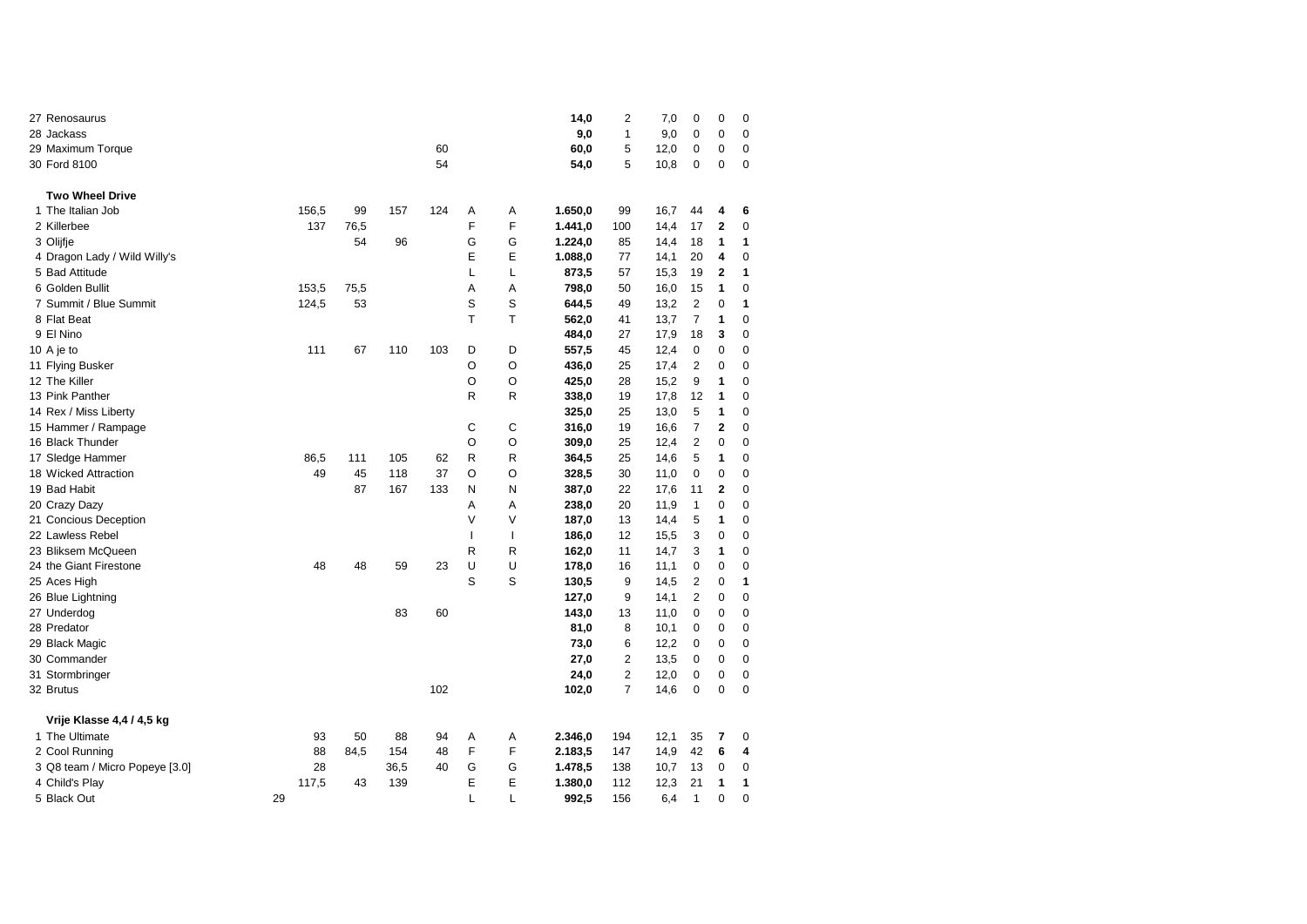| 6 The Flying Eagle    |                             |     | 112  | 75,5 |       | 17  | Α            | Α | 969,0 | 78 | 12,4 | 15             | 1              | 1           |
|-----------------------|-----------------------------|-----|------|------|-------|-----|--------------|---|-------|----|------|----------------|----------------|-------------|
| 7 Helloïse            |                             |     |      |      |       |     | S            | S | 895,0 | 87 | 10,3 | 11             | 2              | 0           |
| 8 The Rebel           |                             |     | 67   | 45   | 90    | 10  | T            | T | 863,0 | 91 | 9,5  | $\mathbf{1}$   | 0              | 0           |
| 9 The Cowboy          |                             |     | 109  | 38   |       | 11  |              |   | 815,5 | 80 | 10,2 | 1              | 0              | 0           |
| 10 Twin Fire          |                             |     | 76   | 17   | 99    | 53  | D            | D | 845,0 | 54 | 15,6 | 22             | 3              | $\mathbf 0$ |
| 11 Showtime           |                             |     | 130  | 90   | 126   |     | O            | O | 742,5 | 59 | 12,6 | 6              | $\mathbf 2$    | 0           |
| 12 Cow & Chicken      |                             |     |      |      |       |     | O            | O | 680,5 | 54 | 12,6 | 12             | $\overline{2}$ | 1           |
| 13 Rapido Vespa       |                             |     | 89   | 40   | 43    | 39  | R            | R | 626,0 | 64 | 9,8  | 0              | 0              | 0           |
| 14 Heart Beat         |                             |     | 40   | 5    | 15    | 13  |              |   | 586,0 | 87 | 6,7  | 0              | 0              | 0           |
| 15 Dusli              |                             |     |      |      |       |     | С            | С | 510,0 | 78 | 6,5  | 0              | 0              | 0           |
| 16 Blue Power         |                             |     |      |      |       |     | O            | O | 505,5 | 50 | 10,1 | $\overline{7}$ | 1              | 0           |
| 17 Blazing Bison      |                             |     |      |      |       |     | R            | R | 497,0 | 35 | 14,2 | 13             | $\overline{2}$ | 0           |
| 18 Impossible         |                             | 56  |      |      |       |     | O            | O | 385,0 | 53 | 7,3  | 1              | 0              | 0           |
| 19 Mr Dynamite        |                             |     |      |      |       |     | N            | N | 378,0 | 28 | 13,5 | 6              | 0              | $\mathbf 0$ |
| 20 Tigerfeet          |                             | 118 |      |      |       |     | A            | A | 364,0 | 29 | 12,6 | 6              | 0              | 0           |
| 21 Hellraiser         |                             | 140 |      |      |       |     | V            | V | 360,0 | 27 | 13,3 | 6              | 1              | 0           |
| 22 Die Hard 2         |                             |     |      |      |       |     | $\mathbf{I}$ | T | 339,5 | 34 | 10,0 | 1              | 0              | 0           |
| 23 Black Shadow       |                             |     | 67,5 | 37   | 83    | 86  | R            | R | 388,0 | 48 | 8,1  | 0              | 0              | 0           |
| 24 Quick Finch        |                             | 8   |      |      |       |     | U            | U | 290,0 | 39 | 7,4  | 0              | 0              | 0           |
| 25 Supermassive 2.0   |                             |     | 79   | 66   | 144,5 | 28  | S            | S | 317,5 | 23 | 13,8 | 3              | 0              | 0           |
| 26 No Fear            |                             |     |      |      |       |     |              |   | 245,0 | 32 | 7,7  | $\mathbf{1}$   | 0              | $\mathbf 0$ |
| 27 Buugen of Basten   |                             |     |      |      |       |     |              |   | 236,0 | 31 | 7,6  | $\mathbf{1}$   | 0              | $\Omega$    |
| 28 Rijn Fire          |                             |     |      |      |       |     |              |   | 233,5 | 23 | 10,2 | 0              | 0              | 0           |
| 29 Gismo / Gizmo      |                             |     |      |      |       |     |              |   | 223,0 | 25 | 8,9  | 0              | 0              | 0           |
| 30 Flying Horse       |                             |     |      |      |       |     |              |   | 220,0 | 24 | 9,2  | 0              | 0              | 0           |
| 31 Rising Star        |                             |     |      |      |       |     |              |   | 218,0 | 32 | 6,8  | 2              | 0              | 0           |
| 32 Dust Warrior       |                             |     |      |      |       |     |              |   | 202,0 | 21 | 9,6  | 1              | 0              | 0           |
| 33 Speedy Oakey       |                             |     |      |      |       |     |              |   | 189,0 | 26 | 7,3  | 1              | 0              | 0           |
| 34 the Bull           |                             |     |      | 60   | 123   | 112 |              |   | 295,0 | 21 | 14,0 | 3              | 0              | 0           |
|                       | 35 the General Stage II     |     | 130  | 44   |       |     |              |   | 174,0 | 14 | 12,4 | $\mathbf{1}$   | 0              | $\mathbf 0$ |
| 36 Scrapheap          |                             |     |      |      |       |     |              |   | 168,0 | 21 | 8,0  | 0              | 0              | $\mathbf 0$ |
| 37 Double Stuff       |                             |     |      |      |       |     |              |   | 159,0 | 17 | 9,4  | 1              | 0              | 0           |
| 38 Anaconda           |                             |     |      |      |       |     |              |   | 146,5 | 18 | 8,1  | 0              | 0              | 0           |
| 39 the Stig           |                             |     |      |      |       |     |              |   | 146,0 | 19 | 7,7  | 0              | 0              | 0           |
|                       | 40 Green Spirit [ Wielink ] |     |      |      |       |     |              |   | 121,0 | 17 | 7,1  | 2              | 0              | 0           |
| 41 Amazing Force      |                             |     |      |      |       |     |              |   | 120,0 | 14 | 8,6  | 2              | 0              | 0           |
| 42 Black Secret       |                             |     |      |      |       |     |              |   | 115,0 | 16 | 7,2  | 0              | 0              | $\mathbf 0$ |
| 43 Guns and Roses     |                             |     |      |      |       |     |              |   | 109,0 | 10 | 10,9 | $\mathbf{1}$   | 0              | 0           |
| 44 Power / Fire Finch |                             |     |      |      |       |     |              |   | 108,0 | 20 | 5,4  | 0              | 0              | 0           |
| 45 Judge              |                             | 107 |      |      |       |     |              |   | 107,0 | 8  | 13,4 | 1              | 0              | 0           |
| 46 Supermassive       |                             |     | 64   |      |       |     |              |   | 105,0 | 13 | 8,1  | 0              | 0              | 0           |
| 47 Twisted Toy        |                             |     |      |      |       |     |              |   | 104,0 | 19 | 5,5  | 0              | 0              | 0           |
| 48 The Razors Edge    |                             |     |      |      |       |     |              |   | 103,0 | 10 | 10,3 | 2              | 0              | $\mathbf 0$ |
| 49 Knorretje          |                             |     |      |      |       |     |              |   | 89,0  | 8  | 11,1 | 0              | 0              | $\mathbf 0$ |
| 50 Python Regius      |                             |     |      |      |       |     |              |   | 85,0  | 11 | 7,7  | 0              | 0              | $\Omega$    |
|                       |                             |     |      |      |       |     |              |   |       |    |      |                |                |             |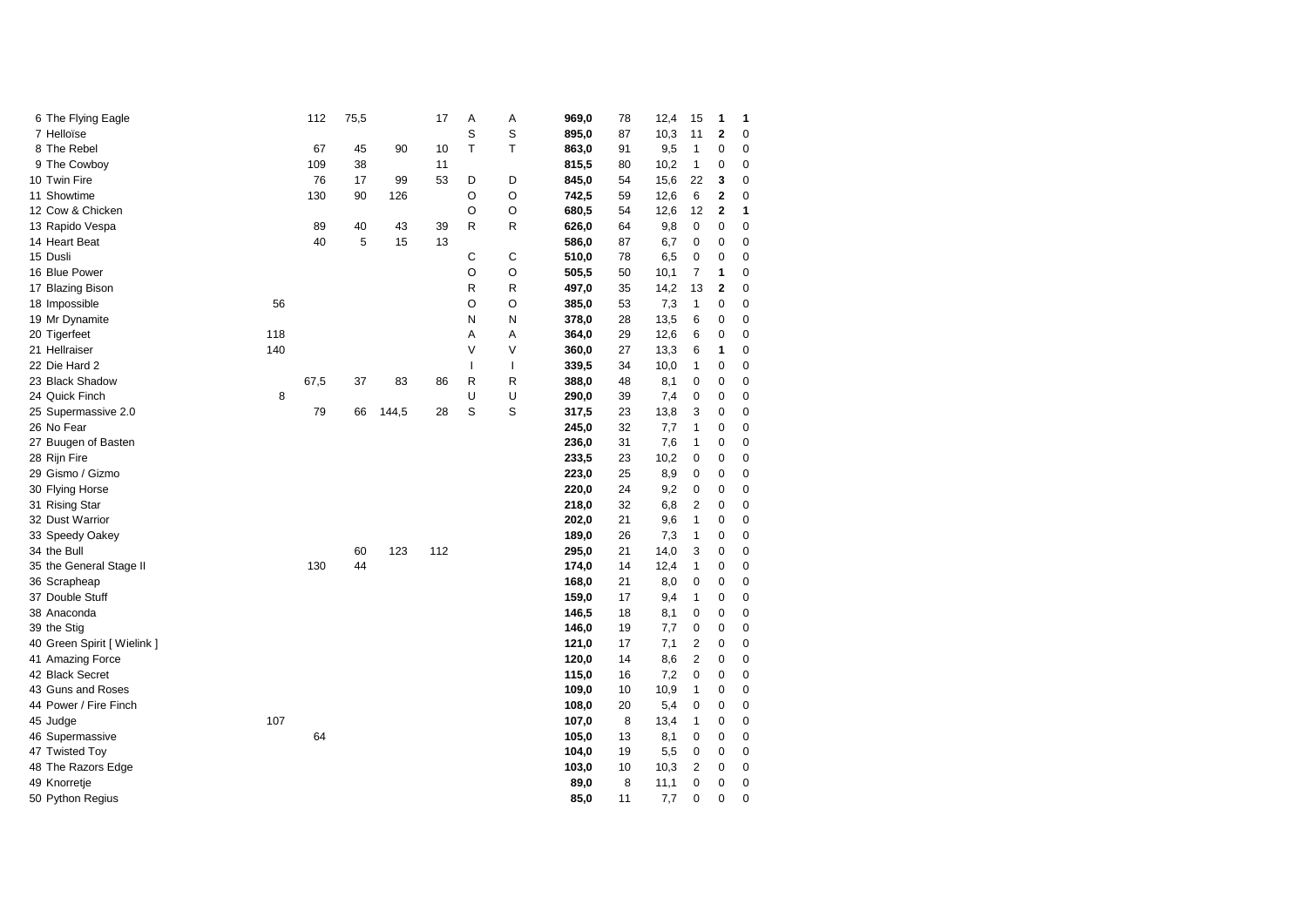| 51 Maximum RPM                |    | 32  |    | 50  | 32  |   |   | 114,0   | 13             | 8,8  | 0            | 0              | 0           |
|-------------------------------|----|-----|----|-----|-----|---|---|---------|----------------|------|--------------|----------------|-------------|
| 52 Goofy                      |    |     |    |     |     |   |   | 81,0    | 12             | 6,8  | $\mathbf 0$  | $\mathbf 0$    | $\mathbf 0$ |
| 53 the Scorpion               |    |     |    |     |     |   |   | 72,0    | 9              | 8,0  | $\pmb{0}$    | $\mathbf 0$    | 0           |
| 54 Blue Diamond               |    |     |    |     |     |   |   | 71,5    | 10             | 7,2  | 0            | $\mathbf 0$    | 0           |
| 55 Hella Lambada 9            |    |     |    |     |     |   |   | 67,0    | 9              | 7,4  | 0            | 0              | $\mathbf 0$ |
| 56 Thunderbird                | 32 |     |    |     |     |   |   | 63,0    | 6              | 10,5 | 0            | $\mathbf 0$    | 0           |
| 57 Red One [ss]               | 58 |     |    |     |     |   |   | 58,0    | 8              | 7,3  | 0            | 0              | 0           |
| 58 Drietbule                  |    |     |    | 57  |     |   |   | 57,0    | 9              | 6,3  | 0            | 0              | 0           |
| 59 The Hulk                   |    |     |    |     |     |   |   | 53,0    | 8              | 6,6  | $\mathbf 0$  | $\mathbf 0$    | 0           |
| 60 Black Jack                 |    |     |    |     |     |   |   | 51,0    | 10             | 5,1  | 0            | $\mathbf 0$    | 0           |
| 61 Lambada [ Dingerink ]      |    |     |    |     |     |   |   | 48,0    | 16             | 3,0  | 0            | 0              | $\mathbf 0$ |
| 62 Black Horse                | 42 |     |    |     |     |   |   | 47,0    | 7              | 6,7  | $\mathbf 0$  | $\mathbf 0$    | 0           |
| 63 Lambada [ Korenromp ]      |    |     |    |     |     |   |   | 45,0    | 8              | 5,6  | 0            | $\mathbf 0$    | 0           |
| 64 Snoopy                     |    |     |    | 42  | 21  |   |   | 63,0    | 8              | 7,9  | 0            | $\mathbf 0$    | $\mathbf 0$ |
| 65 Gas Monkey                 |    |     | 31 |     |     |   |   | 31,0    | 4              | 7,8  | $\mathbf 0$  | $\mathbf 0$    | 0           |
| 66 The Chain Saw              |    |     |    |     |     |   |   | 26,0    | 3              | 8,7  | 0            | $\mathbf 0$    | 0           |
| 67 No Mercy                   |    |     |    |     |     |   |   | 21,0    | 3              | 7,0  | $\mathbf 0$  | $\mathbf 0$    | $\mathbf 0$ |
| 68 Simply                     |    |     |    |     |     |   |   | 21,0    | 3              | 7,0  | $\mathbf 0$  | $\mathbf 0$    | 0           |
| 69 Dust Warrior II            |    |     |    |     |     |   |   | 20,0    | 4              | 5,0  | $\mathbf 0$  | 0              | $\mathbf 0$ |
| 70 Micro Popeye Light / II    |    | 5   |    |     |     |   |   | 20,0    | 4              | 5,0  | 0            | 0              | $\mathbf 0$ |
| 71 Conquistador               |    |     |    |     |     |   |   | 19,0    | 3              | 6,3  | $\mathbf 0$  | $\mathbf 0$    | $\mathbf 0$ |
| 72 Burning Rose               |    |     | 18 |     |     |   |   | 18,0    | 3              | 6,0  | $\mathbf 0$  | $\mathbf 0$    | $\mathbf 0$ |
| 73 Eagle's Eye                |    |     | 17 |     |     |   |   | 17,0    | 3              | 5,7  | $\mathbf 0$  | 0              | $\mathbf 0$ |
| 74 Razor Blade                |    |     |    |     |     |   |   | 16,0    | 3              | 5,3  | $\mathbf 0$  | $\mathbf 0$    | $\mathbf 0$ |
| 75 Eagle                      |    |     |    |     |     |   |   | 15,0    | 7              | 2,1  | 0            | $\mathbf 0$    | $\mathbf 0$ |
| 76 Focus                      |    |     |    |     |     |   |   | 15,0    | 3              | 5,0  | $\mathbf 0$  | $\mathbf 0$    | 0           |
| 77 Quick as Tought            | 15 |     |    |     |     |   |   | 15,0    | 3              | 5,0  | $\mathbf 0$  | $\mathbf 0$    | $\mathbf 0$ |
| 78 Terminator [B]             |    |     |    |     |     |   |   | 10,0    | 3              | 3,3  | $\mathbf 0$  | $\mathbf 0$    | $\mathbf 0$ |
| 79 Lady Double Dealer         |    |     |    |     |     |   |   | 10,0    | 2              | 5,0  | $\mathbf 0$  | $\mathbf 0$    | $\mathbf 0$ |
| 80 Green Spirit [ Corstanje ] |    |     |    |     |     |   |   | 7,0     | 2              | 3,5  | $\mathbf 0$  | $\mathbf 0$    | $\mathbf 0$ |
| 81 Red Flash                  |    |     |    |     |     |   |   | 6,0     | 3              | 2,0  | $\mathbf 0$  | $\mathbf 0$    | $\mathbf 0$ |
| 82 Freestyler                 |    |     |    |     |     |   |   | 6,0     | 1              | 6,0  | $\mathbf 0$  | $\mathbf 0$    | $\mathbf 0$ |
| 83 The Sand Shuttle           |    |     |    |     |     |   |   | 6,0     | 1              | 6,0  | $\mathbf 0$  | $\mathbf 0$    | $\mathbf 0$ |
| 84 Top Gun                    |    |     |    |     |     |   |   | 5,0     | 1              | 5,0  | $\mathbf 0$  | $\mathbf 0$    | $\mathbf 0$ |
| 85 Double Trouble             |    |     |    |     |     |   |   | 5,0     | 1              | 5,0  | $\mathbf 0$  | $\mathbf 0$    | $\mathbf 0$ |
| 86 Now En                     |    |     |    |     |     |   |   | 2,0     | 1              | 2,0  | $\mathbf 0$  | $\mathbf 0$    | $\mathbf 0$ |
| 87 Gasoline Fear              |    |     |    |     | 118 |   |   | 118,0   | $\overline{7}$ | 16,9 | $\mathbf{1}$ | 1              | $\mathbf 0$ |
| 88                            |    |     |    |     |     |   |   |         |                |      |              |                |             |
| Superstock 4,4 / 4,5 kg       |    |     |    |     |     |   |   |         |                |      |              |                |             |
| 1 Flyin ' Dust                |    | 54  | 24 | 162 | 100 | Α | A | 1.854,0 | 137            | 13,5 | 19           | $\overline{2}$ | $\mathbf 0$ |
| 2 Heart of the Eagle          |    |     |    |     |     | F | F | 1.339,0 | 93             | 14,4 | 21           | 3              | $\mathbf 0$ |
| 3 Hurricane                   |    | 151 | 77 |     |     | G | G | 1.278,0 | 82             | 15,6 | 30           | 5              | 1           |
| 4 Dust Warrior                |    | 118 | 62 | 93  |     | E | E | 1.128,0 | 77             | 14,6 | 17           | $\overline{2}$ | 1           |
| 5 Maximum Risk                |    | 139 | 60 |     | 10  | L | L | 1.113,0 | 66             | 16,9 | 33           | $\overline{2}$ | $\mathbf 0$ |
| 6 Wimpy                       |    | 107 | 79 | 64  | 100 | A | A | 1.146,0 | 75             | 15,3 | 16           | 3              | 1           |
|                               |    |     |    |     |     |   |   |         |                |      |              |                |             |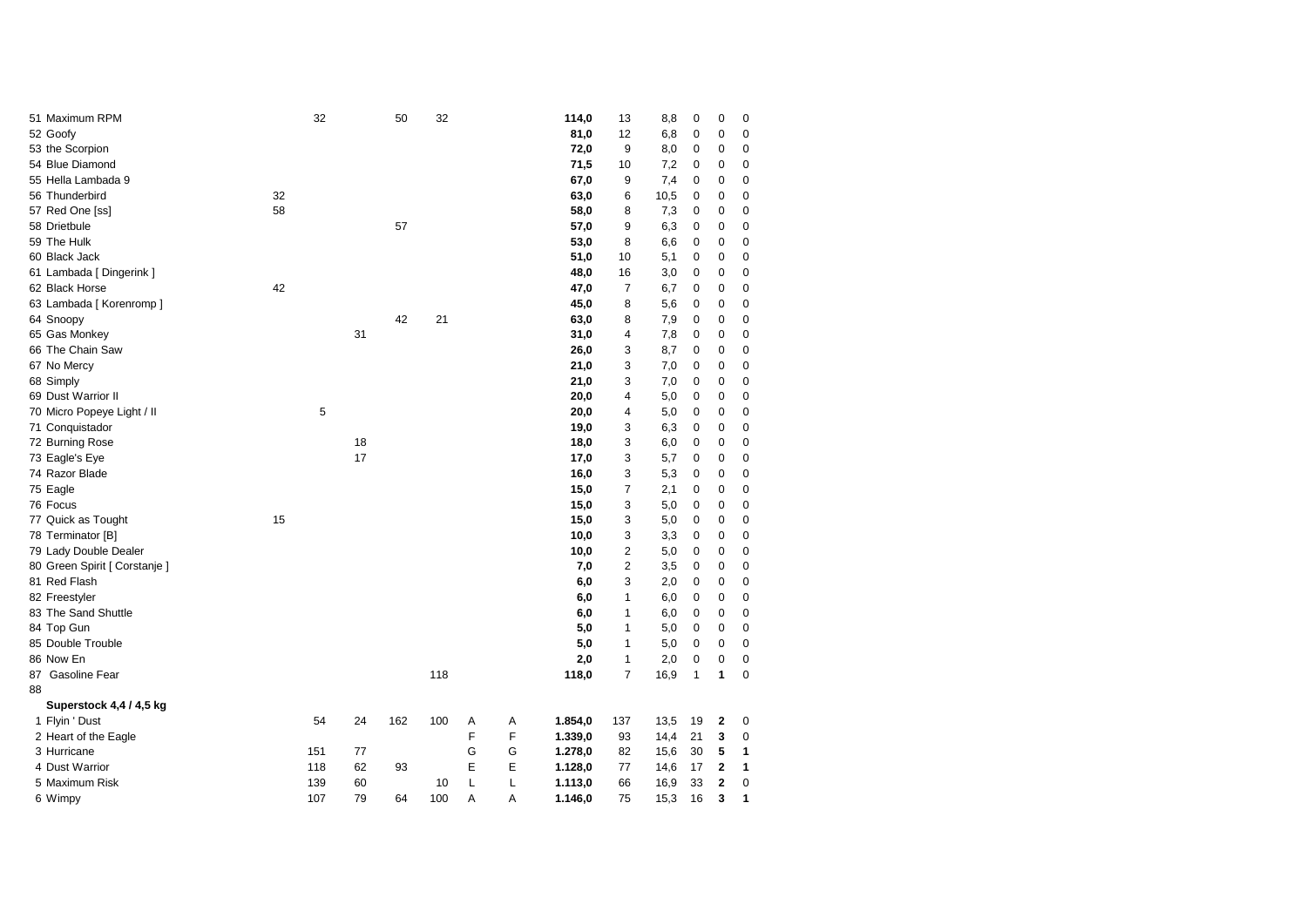| 7 Superiore Force         |     |    |     |     | S            | S            | 723,0   | 56  | 12,9 | 11             | 2              | 0           |
|---------------------------|-----|----|-----|-----|--------------|--------------|---------|-----|------|----------------|----------------|-------------|
| 8 Red One                 |     |    |     |     | т            | т            | 582,0   | 43  | 13,5 | 10             | 0              | 0           |
| 9 Bits 'n Pieces          |     |    |     |     |              |              | 509,0   | 38  | 13,4 | 10             | 1              | 0           |
| 10 Top Secret             |     |    |     |     | D            | D            | 423,0   | 34  | 12,4 | 7              | 2              | 0           |
| 11 The Special            |     |    |     |     | O            | O            | 382,0   | 27  | 14,1 | 8              | 2              | 0           |
| 12 Slowride               |     |    |     |     | O            | O            | 364,0   | 25  | 14,6 | 7              | 0              | 0           |
| 13 Deer Hunter            |     |    |     |     | R            | R            | 309,0   | 30  | 10,3 | 0              | 0              | 0           |
| 14 TZN                    |     |    |     |     |              |              | 304,0   | 21  | 14,5 | 7              | 0              | 0           |
| 15 Die Hard               |     |    |     |     | С            | С            | 286,0   | 21  | 13,6 | 2              | 0              | 0           |
| 16 Interaction            | 52  | 75 | 157 | 134 | O            | O            | 418,0   | 25  | 16,7 | 7              | 1              | 0           |
| 17 Wild Thing             |     |    |     |     | R            | R            | 260,0   | 21  | 12,4 | 1              | 0              | 0           |
| 18 Underdog               |     |    |     |     | O            | O            | 193,0   | 16  | 12,1 | 1              | 0              | 0           |
| 19 The Pirate             |     |    |     |     | N            | N            | 184,0   | 12  | 15,3 | 4              | 0              | 0           |
| 20 Work Horse             |     |    |     |     | Α            | Α            | 171,0   | 10  | 17,1 | 3              | 1              | 0           |
| 21 lessel Diesel          |     |    | 152 | 87  | V            | V            | 239,0   | 15  | 15,9 | 3              | 0              | $\mathbf 0$ |
| 22 Red Alert              |     |    |     |     | $\mathbf{I}$ | $\mathbf{I}$ | 116,0   | 9   | 12,9 | 3              | 1              | 0           |
| 23 Renosaurus             |     |    |     |     | R            | R            | 111,0   | 9   | 12,3 | 1              | 0              | 0           |
| 24 Hot Stuff              |     |    |     |     | U            | U            | 90,0    | 5   | 18,0 | 3              | 1              | 0           |
| 25 Silver Bullet          |     |    |     |     | S            | S            | 81,0    | 6   | 13,5 | 1              | 0              | 0           |
| 26 Red Rooster            | 77  |    |     |     |              |              | 77,0    | 6   | 12,8 | 0              | 0              | 0           |
| 27 All or Nothing         |     |    | 52  | 112 |              |              | 164,0   | 10  | 16,4 | 3              | 0              | 0           |
| 28 Hurrie                 |     |    |     |     |              |              | 42,0    | 3   | 14,0 | 0              | 0              | 0           |
| 29 Cracker Jack           |     |    |     |     |              |              | 15,0    | 1   | 15,0 | 0              | 0              | 0           |
| 30 Jackass                |     |    |     |     |              |              | 9,0     | 1   | 9,0  | 0              | 0              | 0           |
| 31 Ford 8100              |     |    |     | 59  |              |              | 59,0    | 5   | 11,8 | 0              | 0              | 0           |
| 32 Maximum Torque         |     |    |     | 11  |              |              | 11,0    | 1   | 11,0 | 0              | $\mathbf 0$    | 0           |
| Vrije Klasse 5,4 / 5,5 kg |     |    |     |     |              |              |         |     |      |                |                |             |
| 1 Cool Running            | 68  | 68 | 159 | 45  | Α            | Α            | 2.334,5 | 138 | 16,9 | 72             | 11             | 1           |
| 2 Heat                    | 157 | 94 | 152 | 131 | F            | F            | 2.154,5 | 147 | 14,7 | 50             | 5              | 7           |
| 3 Black Out               |     |    |     |     | G            | G            | 1.147,3 | 112 | 10,2 | 4              | 1              | 0           |
| 4 Lambada [ Korenromp ]   | 90  | 47 | 94  | 80  | Ε            | Е            | 1.129,0 | 109 | 10,4 | 0              | 0              | 0           |
| 5 The Cowboy              | 112 | 48 |     |     | L            | L            | 953,5   | 79  | 12,1 | 2              | 0              | 0           |
| 6 Showtime                | 117 | 67 | 113 |     | Α            | Α            | 861,0   | 62  | 13,9 | 4              | 0              | 0           |
| 7 Helloíse                |     |    |     |     | S            | S            | 844,0   | 64  | 13,2 | 15             | $\overline{2}$ | 0           |
| 8 The Flying Eagle        |     | 11 |     |     | T            | T            | 836,0   | 52  | 16,1 | 20             | $\mathbf{2}$   | 1           |
| 9 Quick Finch IV          |     |    |     |     |              |              | 664,0   | 59  | 11,3 | 4              | 0              | 0           |
| 10 Dusli                  |     |    |     |     | D            | D            | 570,3   | 61  | 9,3  | 1              | 0              | 0           |
| 11 Cow & Chicken          |     |    |     |     | O            | O            | 539,0   | 45  | 12,0 | 5              | 0              | 0           |
| 12 Blue White Sensation   | 88  | 40 | 92  | 66  | O            | O            | 391,0   | 38  | 10,3 | 0              | 0              | 0           |
| 13 Supermassive 2.0       | 117 | 73 | 135 | 33  | R            | R            | 358,0   | 23  | 15,6 | 3              | $\mathbf 0$    | 0           |
| 14 Dust Warrior           |     |    |     |     |              |              | 250,0   | 27  | 9,3  | 0              | 0              | 0           |
| 15 The Rebel              |     |    |     |     | C            | C            | 243,0   | 19  | 12,8 | 1              | 0              | $\mathbf 0$ |
| 16 Scrapheap              |     |    |     |     | $\circ$      | O            | 221,0   | 24  | 9,2  | $\mathbf{1}$   | 0              | $\mathbf 0$ |
| 17 the Bull               |     | 55 | 139 | 117 | R            | R            | 311,0   | 20  | 15,6 | $\overline{2}$ | 0              | $\mathbf 0$ |
|                           |     |    |     |     |              |              |         |     |      |                |                |             |